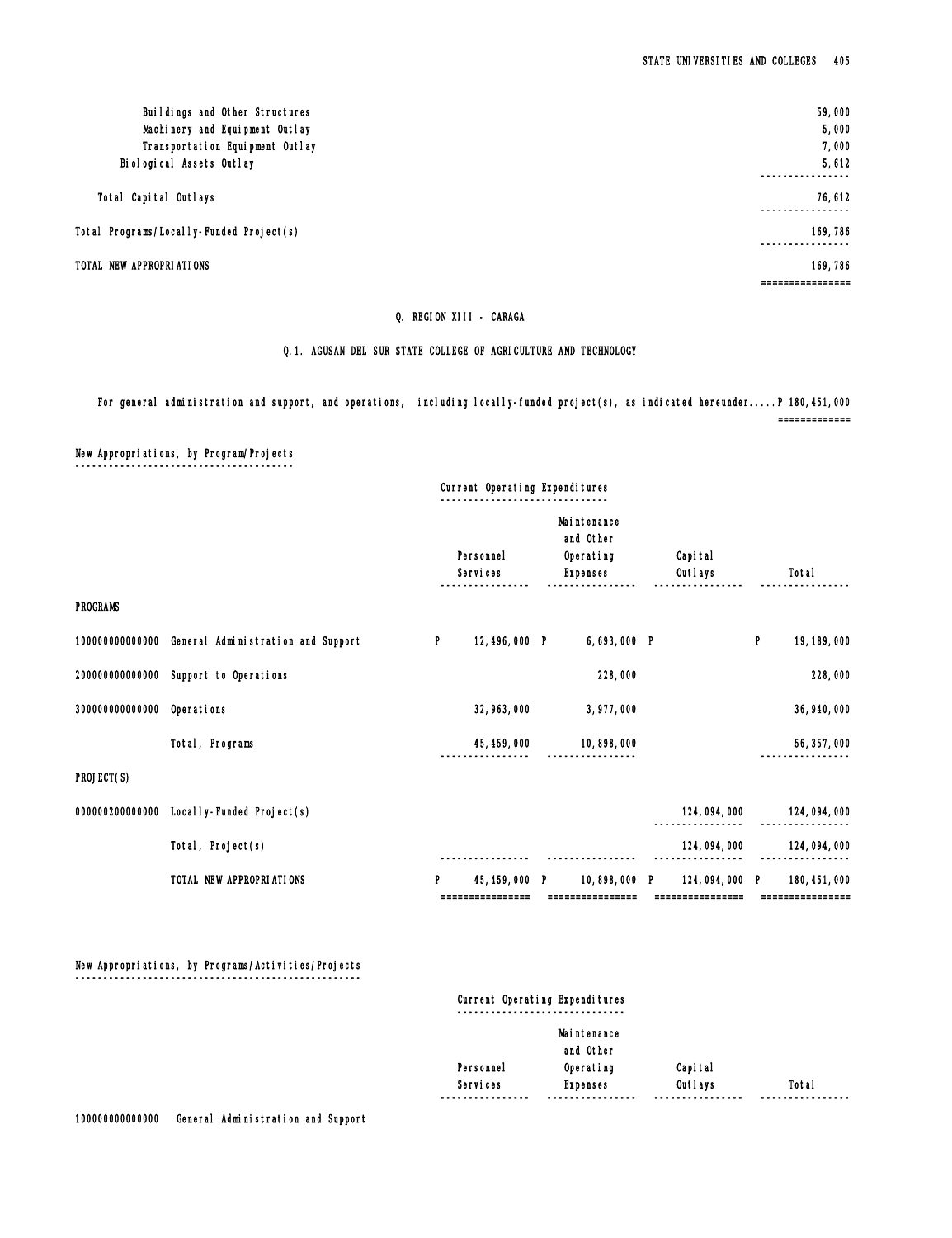| 100000100001000                  | General Management and Supervision                                                                                                                                          | P. |                   | $\begin{array}{cccc} 12,496,000 & P & 6,693,000 \\ - \end{array}$ |                                                | P. | 19, 189, 000                   |
|----------------------------------|-----------------------------------------------------------------------------------------------------------------------------------------------------------------------------|----|-------------------|-------------------------------------------------------------------|------------------------------------------------|----|--------------------------------|
|                                  | Sub-total, General Administration and Support                                                                                                                               |    |                   | $12,496,000$ 6,693,000                                            |                                                |    | 19, 189, 000<br>-------------- |
| 20000000000000                   | Support to Operations                                                                                                                                                       |    |                   |                                                                   |                                                |    |                                |
| 200000100001000                  | Auxiliary Services                                                                                                                                                          |    |                   | 228,000                                                           |                                                |    | 228,000                        |
| Sub-total, Support to Operations |                                                                                                                                                                             |    |                   | 228,000                                                           |                                                |    | 228,000<br>----------          |
| 300000000000000                  | Operations                                                                                                                                                                  |    |                   |                                                                   |                                                |    |                                |
| 310000000000000                  | 00 : Relevant and quality tertiary education<br>ensured to achieve inclusive growth and<br>access of deserving but poor students to<br>quality tertiary education increased |    |                   |                                                                   |                                                |    |                                |
|                                  |                                                                                                                                                                             |    | _________________ |                                                                   | $32,963,000$ 2,423,000 124,094,000 159,480,000 |    |                                |
| 310100000000000                  | HIGHER EDUCATION PROGRAM                                                                                                                                                    |    |                   |                                                                   |                                                |    | 159, 480, 000                  |
| 310100100001000                  | Provision of Higher Education Services                                                                                                                                      |    |                   | 32, 963, 000 2, 423, 000                                          |                                                |    | 35, 386, 000                   |
| Projects                         |                                                                                                                                                                             |    |                   |                                                                   |                                                |    |                                |
| Local I y-Funded Project(s)      |                                                                                                                                                                             |    |                   |                                                                   |                                                |    |                                |
| 310100200001000                  | Construction of ICT Complex (w/e-library)                                                                                                                                   |    |                   |                                                                   |                                                |    | 94, 094, 000 94, 094, 000      |
| 310100200002000                  | Construction/Repair/Rehabilitation of<br>Academic Building                                                                                                                  |    |                   |                                                                   | $5,000,000$ $5,000,000$                        |    |                                |
| 310100200003000                  | Purchase of Various Equipment Outlay                                                                                                                                        |    |                   |                                                                   | 5,000,000                                      |    | 5,000,000                      |
| 310100200004000                  | Construction of College Dormitory, ASSCAT<br>Bunawan, Agusan del Sur                                                                                                        |    |                   |                                                                   | 20,000,000                                     |    | 20,000,000                     |
|                                  | Sub-total, Locally-Funded Project(s)                                                                                                                                        |    |                   |                                                                   | 124, 094, 000                                  |    | 124, 094, 000                  |
| Sub-total, Projects              |                                                                                                                                                                             |    |                   |                                                                   | 124,094,000<br>----------------                |    | 124, 094, 000                  |
| 320000000000000                  | 00 : Higher education research improved to<br>promote economic productivity and innovation                                                                                  |    |                   | 846,000                                                           |                                                |    | 846,000                        |
| 320100000000000                  | ADVANCED EDUCATION PROGRAM                                                                                                                                                  |    |                   | 437,000                                                           |                                                |    | 437,000                        |
| 320100100001000                  | Provision of Advanced Higher Education<br>Services                                                                                                                          |    |                   | 437,000                                                           |                                                |    | 437,000                        |
| 320200000000000                  | <b>RESEARCH PROGRAM</b>                                                                                                                                                     |    |                   | ----------------<br>409,000                                       |                                                |    | 409,000                        |
| 320200100001000                  | Conduct of Research Services                                                                                                                                                |    |                   | ----------------<br>409,000                                       |                                                |    | 409,000                        |
| 330000000000000                  | 00 : Community engagement increased                                                                                                                                         |    |                   | ---------------<br>708,000                                        |                                                |    | -----------<br>708,000         |
| 330100000000000                  | TECHNICAL ADVISORY EXTENSION PROGRAM                                                                                                                                        |    |                   | 708,000                                                           |                                                |    | 708,000                        |
| 330100100001000                  | Provision of Extension Services                                                                                                                                             |    |                   | 708,000<br>----------------                                       |                                                |    | 708,000                        |
| Sub-total, Operations            |                                                                                                                                                                             |    | 32, 963, 000      | 3, 977, 000                                                       | 124,094,000                                    |    | 161, 034, 000                  |
|                                  |                                                                                                                                                                             |    |                   |                                                                   |                                                |    |                                |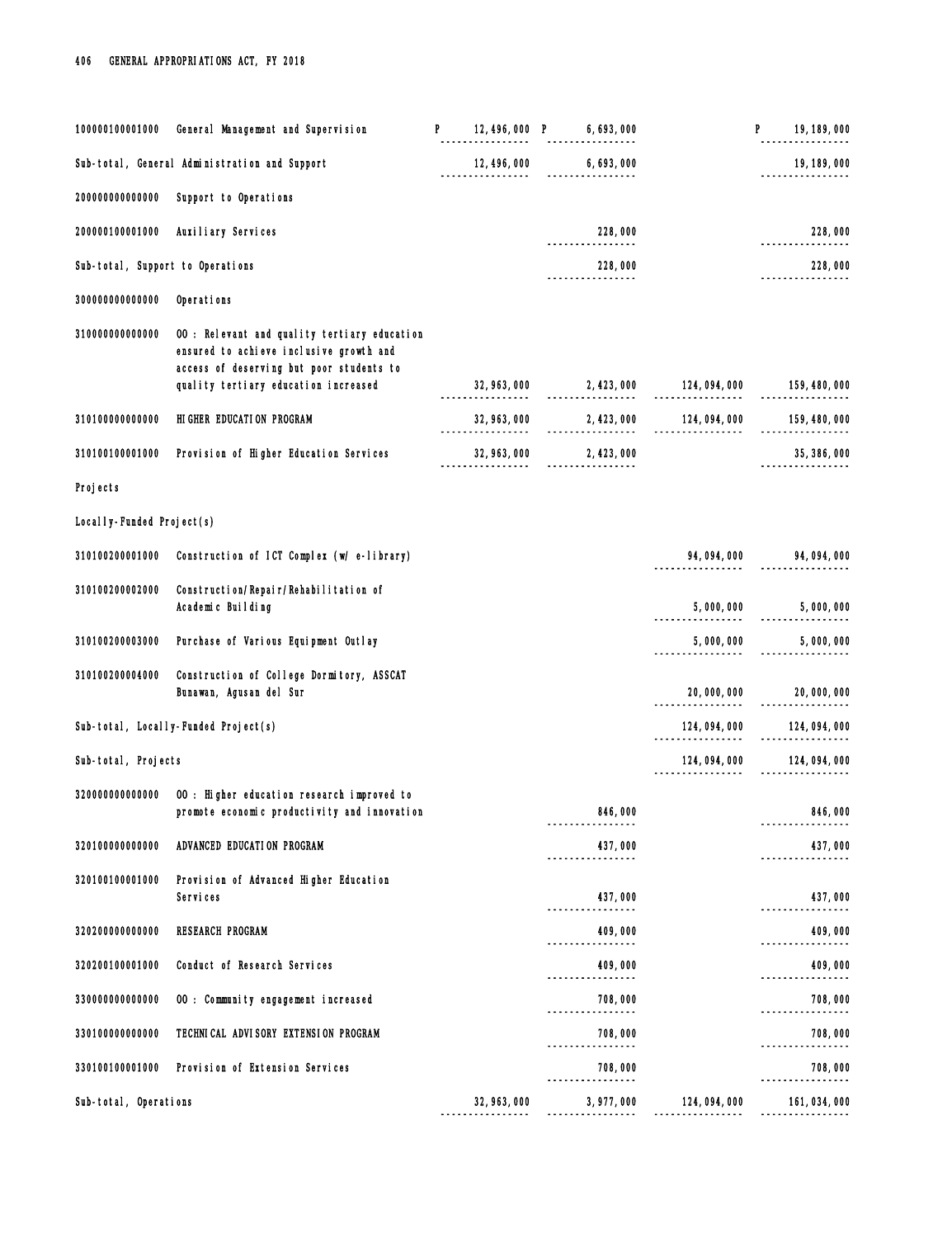| TOTAL NEW APPROPRIATIONS                      | P | 45, 459, 000 P | 10,898,000 P | 124,094,000 P | 180, 451, 000<br>================                                 |
|-----------------------------------------------|---|----------------|--------------|---------------|-------------------------------------------------------------------|
|                                               |   |                |              |               |                                                                   |
| New Appropriations, by Object of Expenditures |   |                |              |               |                                                                   |
| (In Thousand Pesos)                           |   |                |              |               |                                                                   |
| A. Programs/Local I y-Funded Project(s)       |   |                |              |               |                                                                   |
| Current Operating Expenditures                |   |                |              |               |                                                                   |
| Personnel Services                            |   |                |              |               |                                                                   |
| Civilian Personnel                            |   |                |              |               |                                                                   |
| Permanent Positions                           |   |                |              |               |                                                                   |
| Basic Salary                                  |   |                |              |               | 29,718<br>----------------                                        |
| Total Permanent Positions                     |   |                |              |               | 29,718<br>-------                                                 |
| Other Compensation Common to All              |   |                |              |               |                                                                   |
| Personnel Economic Relief Allowance           |   |                |              |               | 2,016                                                             |
| Representation Allowance                      |   |                |              |               | 168                                                               |
| Transportation Allowance                      |   |                |              |               | 168                                                               |
| Clothing and Uniform Allowance                |   |                |              |               | 420                                                               |
| Honoraria                                     |   |                |              |               | 97                                                                |
| Mid-Year Bonus - Civilian                     |   |                |              |               | 2,476                                                             |
| Year End Bonus                                |   |                |              |               | 2,476                                                             |
| Cash Gift                                     |   |                |              |               | 420                                                               |
| Step Increment                                |   |                |              |               | 74                                                                |
| Productivity Enhancement Incentive            |   |                |              |               | 420<br>------------                                               |
| Total Other Compensation Common to All        |   |                |              |               | 8,735                                                             |
| Other Compensation for Specific Groups        |   |                |              |               |                                                                   |
| Magna Carta for Public Health Workers         |   |                |              |               | 203                                                               |
| Lump-sum for filling of Positions - Civilian  |   |                |              |               | 6,072<br>----------                                               |
| Total Other Compensation for Specific Groups  |   |                |              |               | 6,275                                                             |
| Other Benefits                                |   |                |              |               |                                                                   |
| PAG-IBIG Contributions                        |   |                |              |               | 101                                                               |
| PhilHealth Contributions                      |   |                |              |               | 292                                                               |
| Employees Compensation Insurance Premiums     |   |                |              |               | 101<br>------------                                               |
| Total Other Benefits                          |   |                |              |               | 494<br>.                                                          |
| Non-Permanent Positions                       |   |                |              |               | 237                                                               |
| Total Personnel Services                      |   |                |              |               | . _ _ _ _ _ _ _ _ _ _ _ _ _<br>45, 459<br>. _ _ _ _ _ _ _ _ _ _ _ |
| Maintenance and Other Operating Expenses      |   |                |              |               |                                                                   |
| Travel I ing Expenses                         |   |                |              |               | 1,094                                                             |
| Training and Scholarship Expenses             |   |                |              |               | 1,017                                                             |
| Supplies and Materials Expenses               |   |                |              |               | 1,563                                                             |